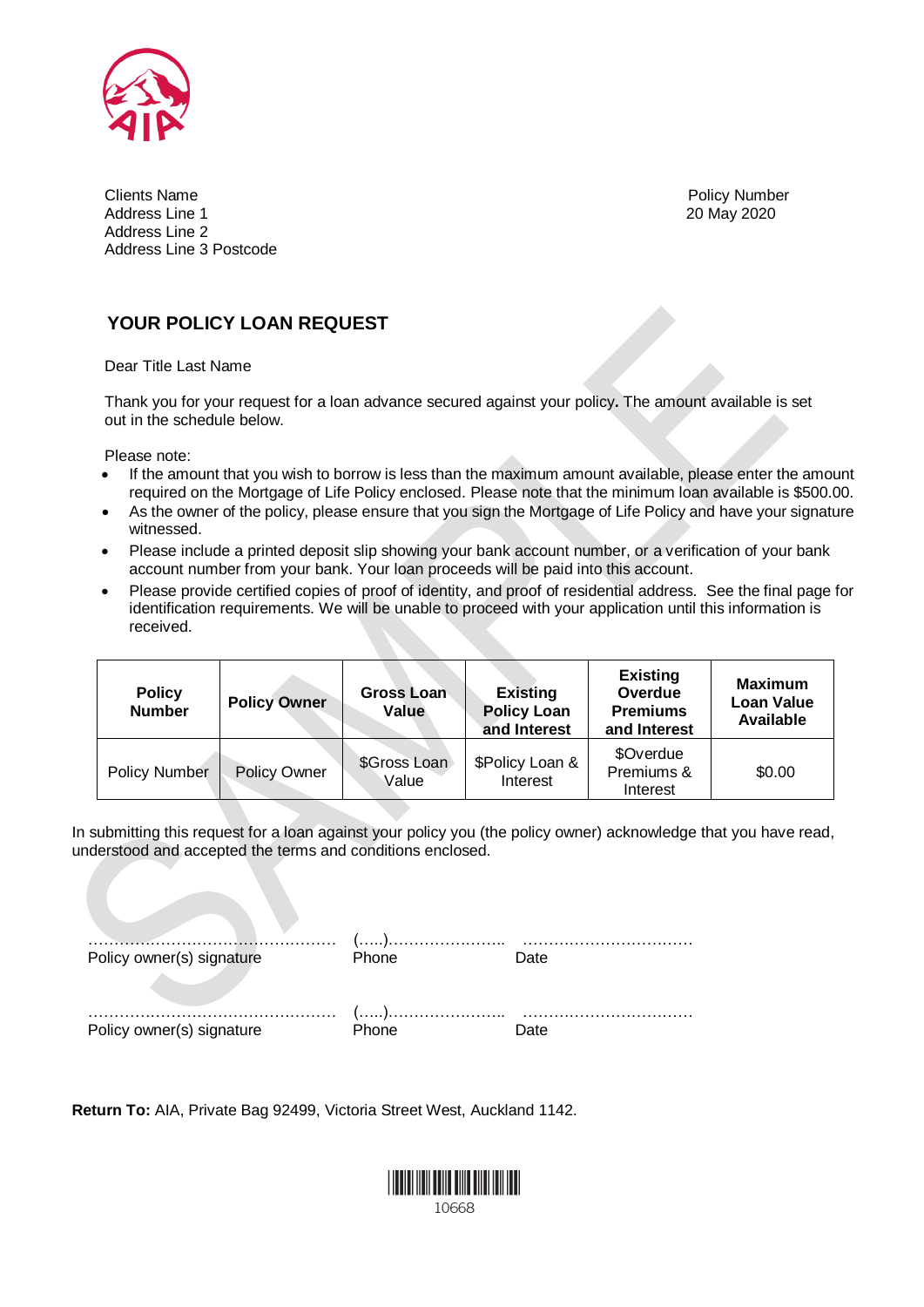#### **WE'RE HERE TO HELP**

If you have any questions, or would like information on our other products and services, please call your adviser, AdviserName, on **Advisers Phone.** Alternatively, you can call our Customer Relationship Team on **0800 500 030** from 8.00am to 6.00pm Monday to Friday, or email us at enquireNZ@aia.com, and we will be happy to help.

Kind regards Senders Name Existing Business

CC: Adviser Code

**THE REAL PROPERTY OF A** 10668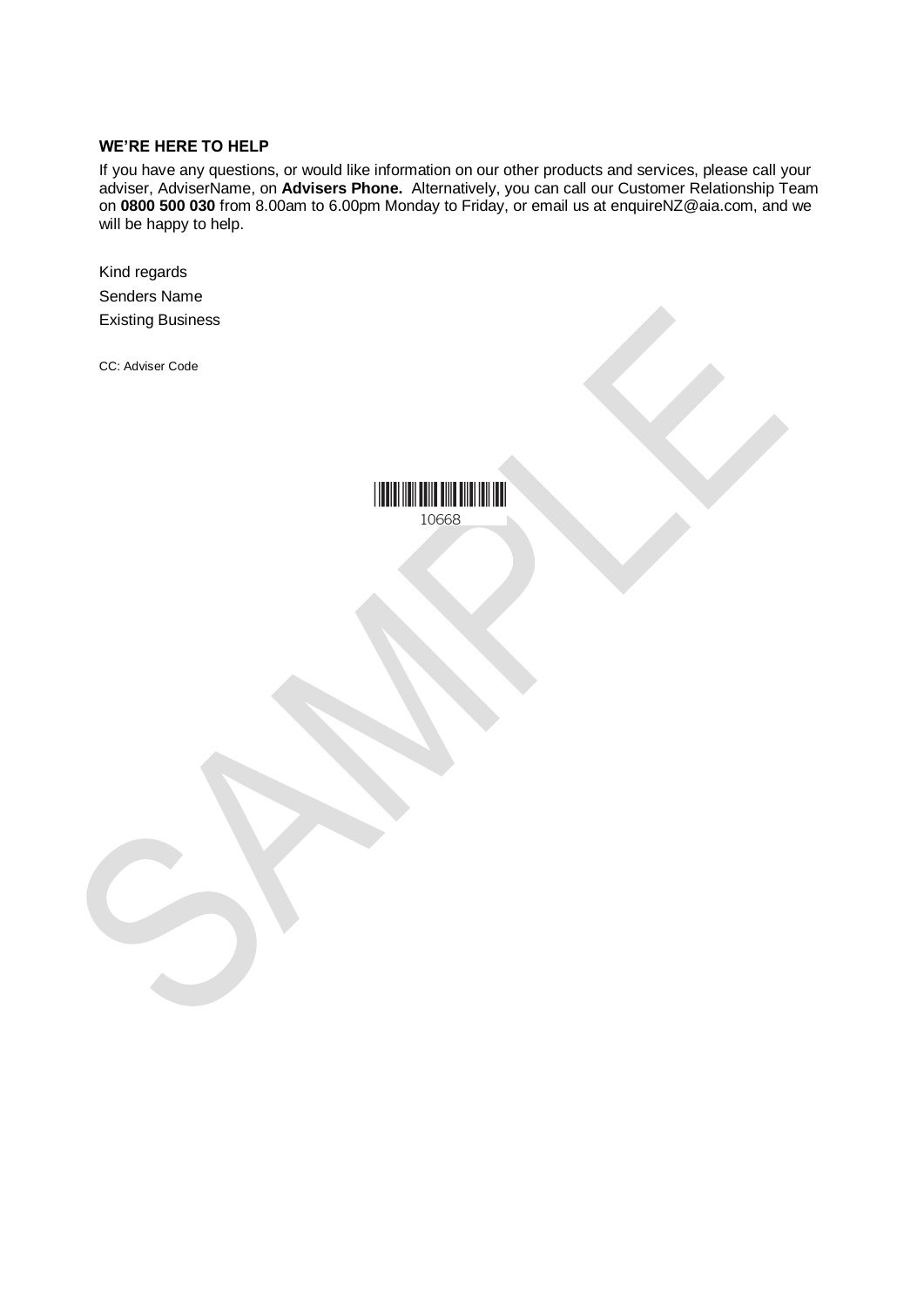

## **MORTGAGE OF LIFE POLICY**

(Under the Life Insurance Act, 1908, and its Amendments) (Incorporating Initial Disclosure under the Credit Contracts and Consumer Finance Act 2003)

**BETWEEN: AIA NEW ZEALAND LIMITED,** 74 Taharoto Road, Takapuna, North Shore, Auckland ("AIA" and referred to in this Agreement as "we", "us" and "ours")

> **<Name of Borrower/s>** ("Borrower" and referred to in this Agreement and "you" and "yours")

#### **1. INTERPRETATION**

1.1 In this Agreement unless the context otherwise requires, any reference to:

Any word which is capitalised but not set out in this Clause 1 has the meaning set out in the Schedule.

**Adverse Credit Event** means you (or if there is more than one Borrower, any of you):

- (a) are adjudged bankrupt, or a court order is made appointing the Official Assignee as receiver and manager over any of your property;
- (b) make a proposal to your creditors under subpart 2 of Part 5 the Insolvency Act 2006 (the **Act**);
- (c) are subject to a summary instalment order made by the Official Assignee under subpart 3 of Part 5 of the Insolvency Act 2006;
- (d) enter into a no asset procedure under subpart 4 of the Insolvency Act 2006; or
- (e) are otherwise insolvent and unable to pay your debts as they fall due or legal proceedings are commenced (and not dismissed within 30 days).

**Agreement** means this Mortgage of Life Policy entered into between you and us, including the attached Schedule and Conditions.

**Conditions** mean the conditions attached to this Mortgage of Life Policy.

**Interest Rate** means the interest rate set out in the Schedule, as may be varied under Condition 4.

**Loan Balance** means the Loan, any Premium Arrears, and any interest accrued on the Loan and Premium Arrears under the terms of this Mortgage of Life Policy.

**Loan** means a loan in the amount set out in the schedule.

**Policy** means the policy(s) referred to in the Schedule and includes the policy(s) as may be varied or amended from time to time.

**Premium Arrears** mean any unpaid premiums under your Policy.

**Schedule** means the Schedule attached to this Mortgage of Life Policy,

**Surrender Value** means the surrender value (also known as the cash value) for the Policy as calculated by AIA at its sole discretion.

**Working Day** means any day other than a Saturday, Sunday, New Zealand public holiday, or any day between 25 December and 2 January.

#### **2. BORROWER'S ACKNOWLEDGEMENTS**

- 2.1. You acknowledge receipt of a copy of this Agreement, and agree that your Loan is provided on the terms and conditions set out in this Agreement including the attached Conditions.
- 2.2 You confirm that you are the owner of the Policy and that there are no other security interests over the Policy.
- 2.3 You acknowledge that any Premium Arrears will be added to your Loan Balance, and that interest will be applied to your Loan Balance at the Interest Rate as may be varied from time to time in accordance with the Conditions.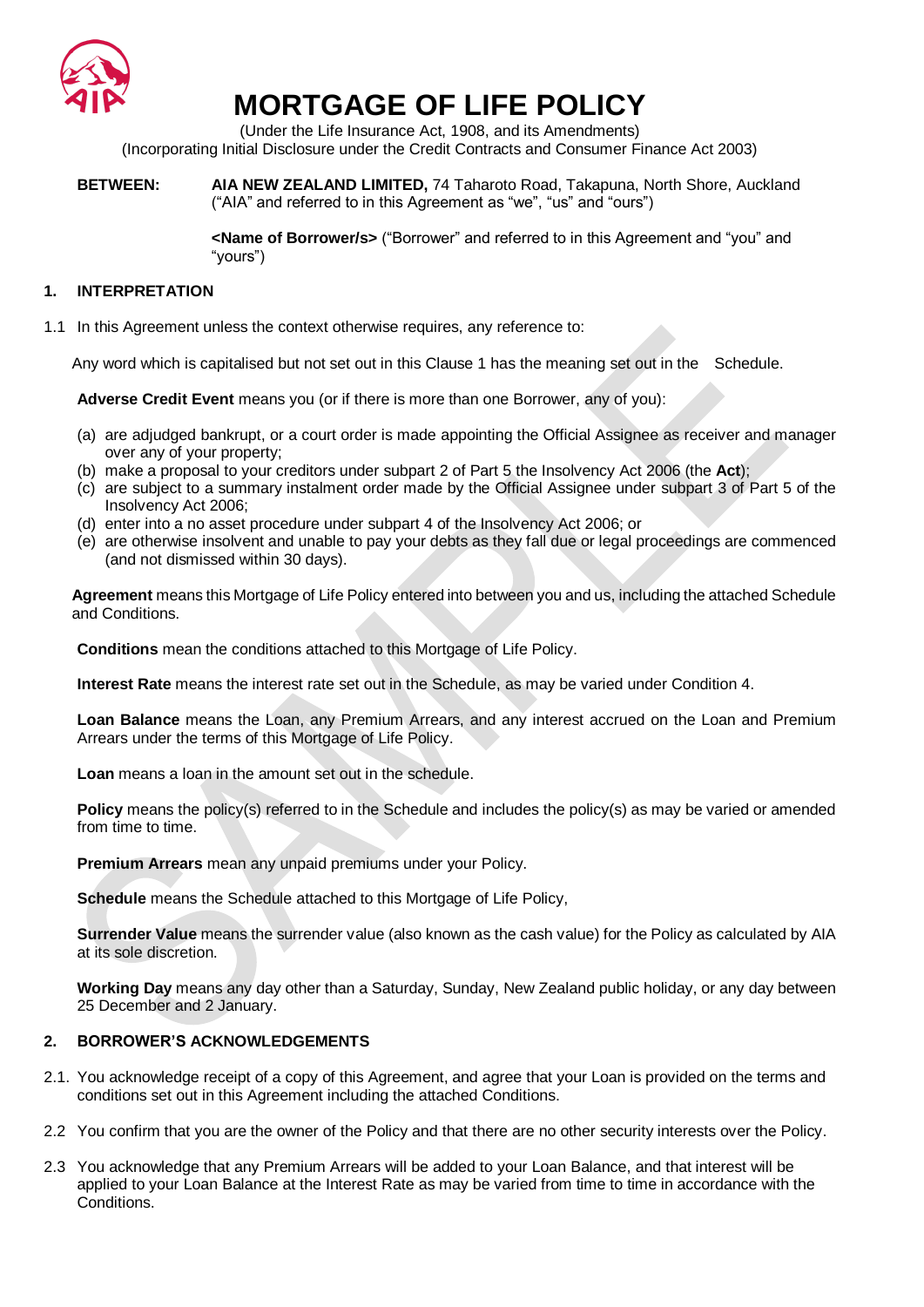#### **3. MORTGAGE AND DEFAULT**

- 3.1 You mortgage to AIA all of your right, title and interest in the Policy as security for the Loan Balance.
- 3.2 The security created by the terms of this Agreement secures the repayment of the Loan Balance and the performance of your other obligations under this Agreement.
- 3.3 If at any time the Loan Balance exceeds the Surrender Value for a continuous period of one calendar month, the Policy will become void and lapse, resulting in the forfeiture of all benefits attached to the Policy, including any life insurance, additional insurance riders and accumulated bonuses.
- 3.4 If you repay the Loan Balance, AIA will discharge this mortgage if required by you.

#### **4. YOUR RIGHT TO CANCEL**

- 4.1 The Credit Contracts and Consumer Finance Act 2003 gives you a right for a short time after the terms of this contract have been disclosed to you to cancel the contract.
	- (a) **How to cancel:** If you want to cancel the contract you must give written notice to us. You must also return to us any advance payment of the Loan received by you.
	- (b) **Time limits for cancellation:** If the disclosure documents (i.e. the letter regarding your policy loan request, and your copy of this Agreement) are handed to you directly you must give notice that you intend to cancel within 5 Working Days after you receive those documents.

If the disclosure documents are sent to you electronically (for example by e-mail) you must give notice that you intend to cancel within 5 working days after the electronic communication is sent.

If the disclosure documents are mailed to you, you must give notice that you intend to cancel within 7 working days after the documents were posted.

- (c) **What you have to pay if you cancel:** If you cancel the contract we can charge you:
	- (i) the amount of any reasonable expenses we had to pay in connection with the contract and its cancellation (including legal fees and fees for credit reports etc); and
	- (ii) interest at the Interest Rate for the period from the day you received any advance payment of the Loan until the day you repay the advance.

This statement only contains a summary of your rights and obligations in connection with the right to cancel. If there is anything about your rights or obligations under the Credit Contracts and Consumer Finance Act 2003 that you do not understand, if there is a dispute about your rights, or if you think that we are being unreasonable in any way, you should seek legal advice immediately.

#### **5. UNFORSEEN HARDSHIP**

5.1 If at any time you believe you are at risk of your Loan Balance exceeding your Surrender Value and your Policy being avoided under clause 3.3, and you are unable to make repayments of your Loan Balance in order to preserve your Policy, you can contact AIA or your Adviser to discuss the options available to you.

#### **6. CONSENT TO ELECTRONIC COMMUNICATIONS**

6.1 You consent to receive notices and other communications from us in electronic form.

#### **7 PRIVACY**

7.1 Any information that you provide to us will be used by AIA and its related companies to process your Loan application, and to administer your Loan and this Agreement. The identification information you provide will be used to ensure we comply with our legal obligations, including under the Anti-Money Laundering and Countering Financing of Terrorism Act 2009. The intended recipients of the information are the AIA group of companies. Any personal information you provide to us is being collected and will be held by AIA Services New Zealand Limited, 74 Taharoto Road, Takapuna, Auckland 0622. AIA also relies on third party data storage providers for the majority of the information we store, which includes related companies and cloudbased data storage providers (whether in New Zealand or elsewhere). You have rights under the Privacy Act 1993 to access and correct any of your personal information held by AIA.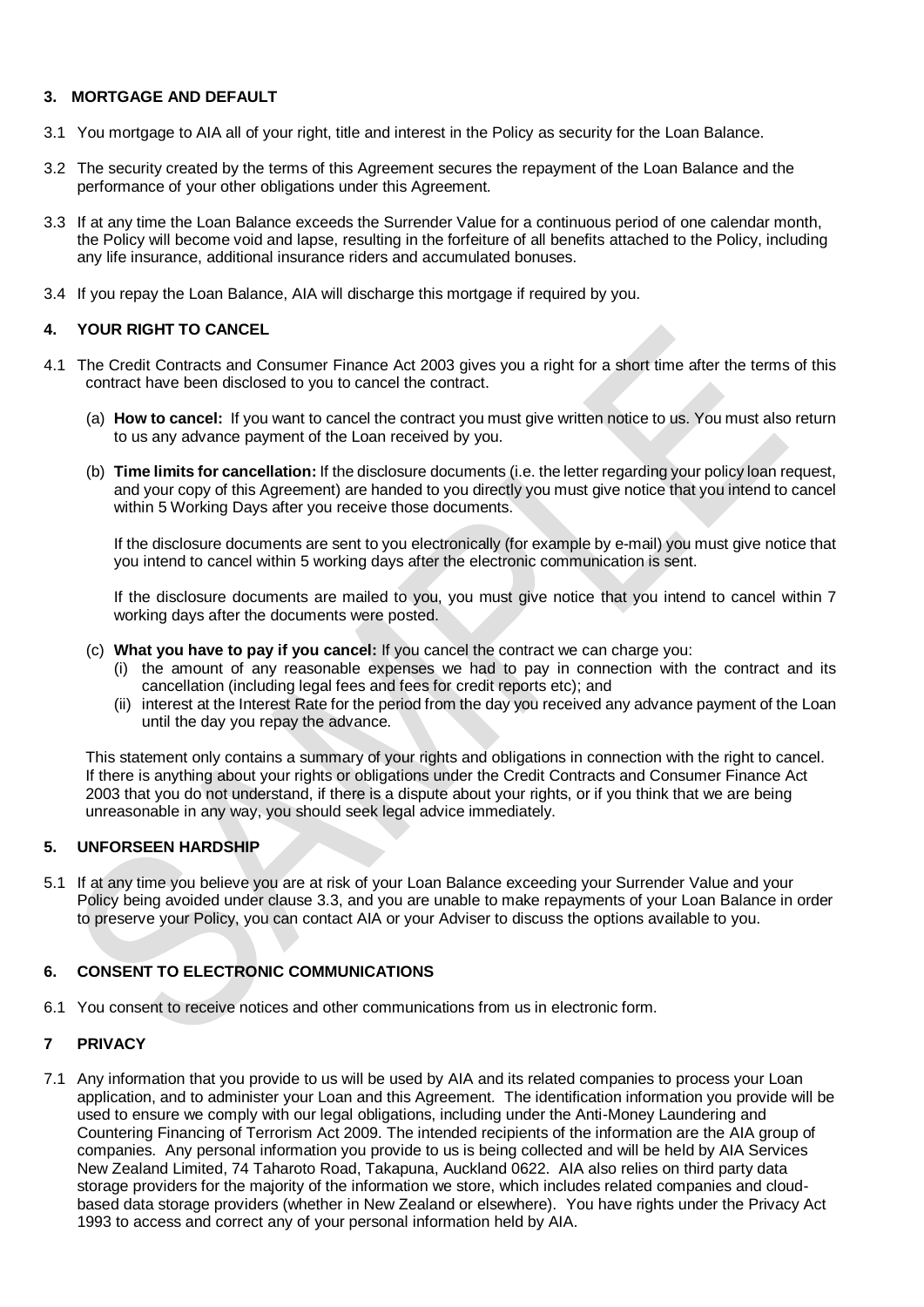# **SCHEDULE TO MORTGAGE OF LIFE POLICY**

| <b>Policy Number</b> | <b>Policy Owner</b>                                                       | Loan Amount<br>Requested                                                                              | Recommended<br>monthly repayments<br>(Calculated on a Term<br>of 12 Months) |
|----------------------|---------------------------------------------------------------------------|-------------------------------------------------------------------------------------------------------|-----------------------------------------------------------------------------|
| <b>Policy Number</b> | <b>Policy Owner</b>                                                       | \$0.00                                                                                                | \$0.00                                                                      |
|                      | Commencement Date<br>(Date loan granted will be the commencement<br>date) | Interest Rate<br>4.5% per annum as at <todays date=""><br/>(interest rate subject to change)</todays> |                                                                             |

### **SIGNATURES:**

By signing and dating below, you agree to be bound by the terms and conditions of this Mortgage of Life Policy.

| This Agreement is dated this    | day of | 20 |
|---------------------------------|--------|----|
| Signature(s) of Policy Owner(s) |        |    |
|                                 |        |    |
| Signature of Witness            |        |    |
| Name of Witness.                |        |    |
| <b>Address of Witness</b>       |        |    |
|                                 |        |    |
| Occupation<br>.                 |        |    |

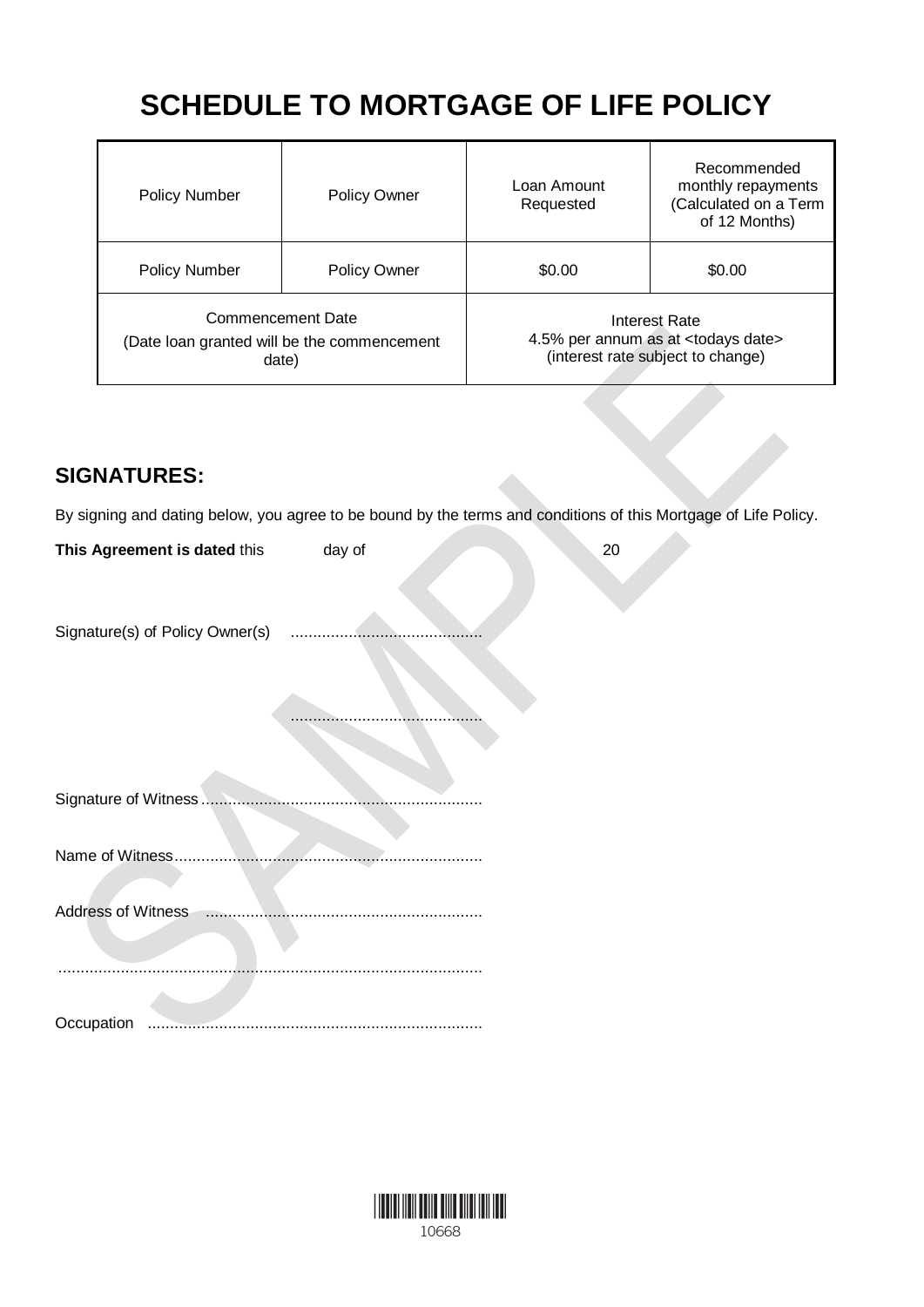# **CONDITIONS**

- 1. You will pay interest on your Loan Balance (including any Premium Arrears and accrued interest). Interest will be calculated at the Interest Rate shown in the Schedule and compounded monthly. The Interest Rate shown in the Schedule is the rate applicable as at the date of this Agreement..
- 2. If any interest remains unpaid for more than one calendar month, the interest will be added to the Loan Balance.
- 3. Each payment by you to us under this Agreement must be made free of any tax or other deduction, withholding, set off, counterclaim or charge. For the avoidance of doubt and by way of illustration, you may not claim a right of set off against any repayment of the Loan Balance by you and any amount owed to you by AIA.
- 4. The Interest Rate may be increased or decreased by AIA at any time and from time to time in response to market conditions and other factors which impact on AIA's costs in relation to the Loan. AIA may at any time increase or decrease the Interest Rate, and alter or amend the timing and method in which interest is calculated. Examples of when this may occur include:
	- (a) Legislative changes affecting credit or lending contracts;
	- (b) Technology and administrative system changes;
	- (c) Amendments to underlying accounting or financial principles or practices; and
	- (d) Changes to market conditions or other factors outside AIA's control which affect the cost of providing the Loan to you.

We will notify you in writing no later than 5 Working Days after any change occurs.

- 5. AIA will provide you with a statement of your Loan Balance and any interest added every 6 months from the Commencement Date.
- 6. The Loan, and any interest owing, is repayable on demand by us (which demand may be made by us at any time in our absolute discretion) by providing reasonable advance notice in writing to you. The Loan is immediately due and payable if an Adverse Credit Event happens or you are in default under this Agreement under Condition 7 below. However, if an Adverse Credit Event happens or you are dealing with any unforeseen hardship, you may notify us or your Adviser under clause 5 of the Mortgage of Life Policy and we will work through your options with you.
- 7. You will be in default if you:
	- do not comply with your obligations under this Agreement; or
	- anything you have told us is materially incorrect, misleading or deceptive; or
	- anything happens which we reasonably believe may have a material adverse effect on the ability of you to meet your obligations under this Agreement.
- 8. You may at any time repay your Loan Balance to us. Unless otherwise agreed with us any amount repaid under this Agreement will not be available for re-borrowing.
- 9. If any amount becomes payable by us under the Policy, we may use such amount in part or full towards repayment of the Loan Balance.
- 10. Any Premium Arrears as at the date of this Agreement, together with any Premium Arrears which accrue after the date of this Agreement will, together with interest due or accrued on the Premium Arrears as calculated by us, be added to your Loan Balance.
- 11. Any applicable covenants, powers, conditions, and agreements set out in the Life Insurance Act 1908 that would otherwise be implied into this mortgage are expressly excluded.
- 12. This Agreement is binding on the Borrower's executors and administrators, and any person to whom the Borrower's obligations under this Agreement are assigned. If there are two or more Borrowers, each Borrower is jointly and severally liable for performance of the Borrowers' obligations under this Agreement.
- 13. AIA may retain possession of the Policy while the Loan Balance remains unpaid and you will deliver the Policy to AIA where reasonably requested. On repayment of the Loan Balance AIA will return the Policy to you.
- 14. We may assign or transfer any of our rights or obligations under this Agreement to a related company of AIA without your consent. You may not assign or transfer any of your rights or obligations under this Agreement without our prior written consent.